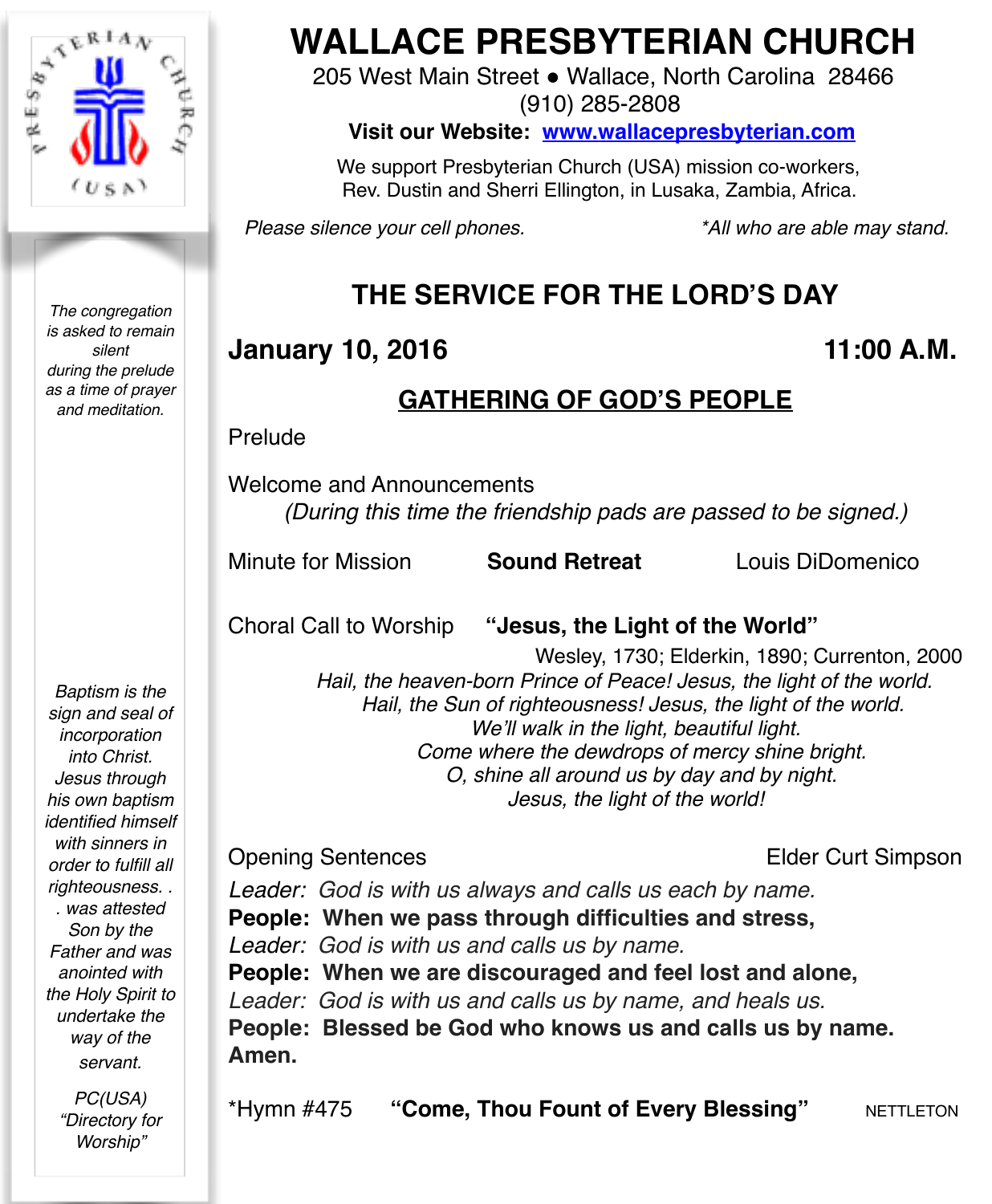*John went into all the region around the Jordan, proclaiming a baptism of repentance for the forgiveness of sins. Luke 3:3*

*How can we who died to sin go on living it it? Do you not know that all of us who have been baptized into Christ Jesus were baptized into his death? Romans 6:2-3*

#### \*Unison Prayer of Confession

*Holy God, in baptism you called us to turn from sin and to turn to Jesus Christ, but we stray from his ways and do not heed your call. Lord, have mercy. In baptism you joined us to Christ in his death that we might be raised with Christ in new life, but we cherish old ways and fail to embrace the risen life of righteousness, justice, and love. Christ, have mercy. In baptism you gave us the Holy Spirit to teach and guide us, but we rely on ourselves and refuse to trust your direction. Lord, have mercy. Forgive our sinful ways. Set us free from all that enslaves us and raise us to new life in Jesus Christ, that we may be your faithful servants. Amen.*

\*Responsive Assurance of Pardon

*Leader: Hear the good news! Who is in a position to condemn?* **All: Only Christ, and Christ died for us, Christ rose for us, Christ lives in power for us, Christ prays for us.**

*Leader: Anyone who is in Christ is a new creation. Believe the good news:*

All: In Jesus Christ, we are forgiven.

\*Gloria Patri Hymn #581 *Glory Be to the Father*

## **PROCLAIMING GOD'S WORD**

Children's Sermon

#### Anthem **"As We Sail To Heaven's Shore"**

**Randy Bittner, Baritone** 

*Storms may rise on seas unknown; while we journey towards our home Surely we'll learn what grace is for As we sail to heaven's shore Send us strength, oh, Pilgrim Guide Sin would drown us in its tide Be close at hand and go before As we sail to heaven's shore Holy Spirit lead us on; Give us courage, bring the song Lord, we trust Your Father's care; Will convey us safely there Open or seal off every door; As we sail to heaven's shore Straighten our course with every prayer Let heaven's breezes speed us there And grant us mercy evermore As we sail to heaven's shore Draw us near, oh, finest Friend From dawn's light to evening's end Each passing day, we love You more As we sail to heaven's shore As we sail to heaven's shore*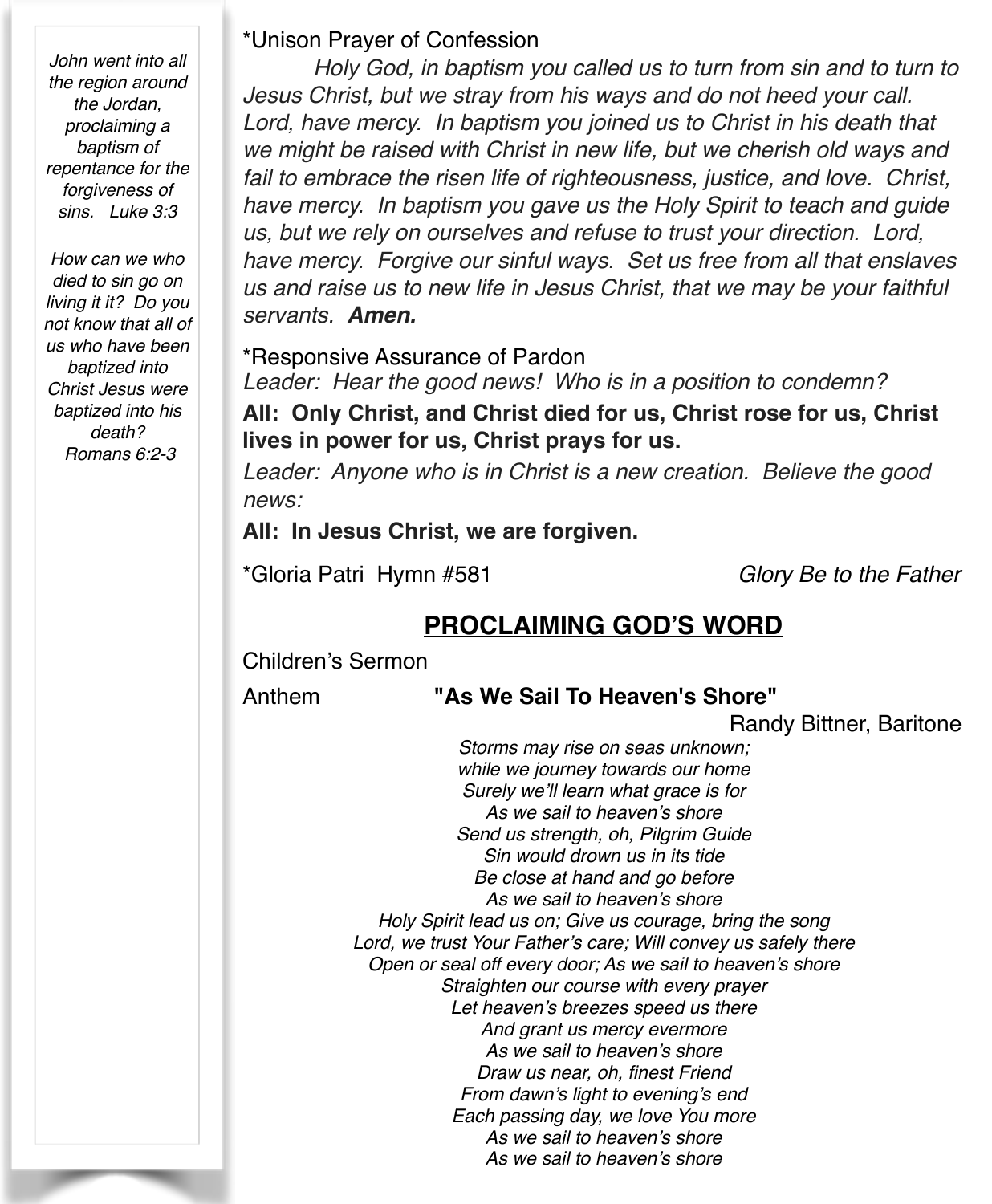#### Prayer for Illumination

*Heavenly Father, at the Jordan River you revealed Jesus as your Son. As we hear your Word this morning, may we recognize him as our Lord and know ourselves to be your beloved children, through Jesus Christ our Savior. Amen.*

| <b>Old Testament Lesson</b> |                       | <b>Elder Curt Simpson</b> |
|-----------------------------|-----------------------|---------------------------|
|                             | Isaiah 64:1-4         | $+$ Page 606              |
| *Hymn #826                  | "Lift High the Cross" | <b>CRUCIFER</b>           |
| *Gospel Lesson              | Luke 3:15-22          | $+$ Page 834              |
| Sermon                      | "Claimed and Called"  | Dr. Philip K. Gladden     |
| A Time for Reflection       |                       |                           |

Pastoral Prayer with The Lord's Prayer

## **GIVING THANKS TO GOD**

Presentation of Tithes and Offerings **Offertory** 

#### \*Doxology and Prayer of Dedication

*Praise God from whom all blessings flow; Praise Him all creatures here below; Praise Him above ye heavenly host; Praise Father, Son, and Holy Ghost. Amen.*

#### \*The Affirmation of Faith: The Apostles' Creed

I believe in God the Father Almighty, Maker of heaven and earth, And in Jesus Christ his only Son our Lord; who was conceived by the Holy Ghost, born of the Virgin Mary, suffered under Pontius Pilate, was crucified, dead, and buried; he descended into hell; the third day he rose again from the dead; he ascended into heaven, and sitteth on the right hand of God the Father Almighty; from thence he shall come to judge the quick and the dead. I believe in the Holy Ghost, the holy catholic Church, the communion of saints, the forgiveness of sins, the resurrection of the body, and the life everlasting. **Amen.**

\*Hymn #156 **"Sing of God Made Manifest"** SALZBURG

**\***Benediction

*(Matthew, Mark, Luke) offer similar portraits of the life of Jesus; Luke is the third of them. Its author is traditionally known as Luke the physician who accompanied Paul on some of his missionary journeys. Luke's gospel emphasizes God's love for the poor, the disadvantaged, minorities, outcasts, sinners and lepers. Women play a more prominent part than in the other gospels. Luke never uses Semitic words; this is one argument for thinking that he wrote primarily for Gentiles.*

*Three gospels* 

*"Go therefore and make disciples of all nations, baptizing them in the name of the Father and of the Son and of the Holy Spirit, and teaching them to obey everything that I have commanded you. And remember, I am with you always, to the end of the age."*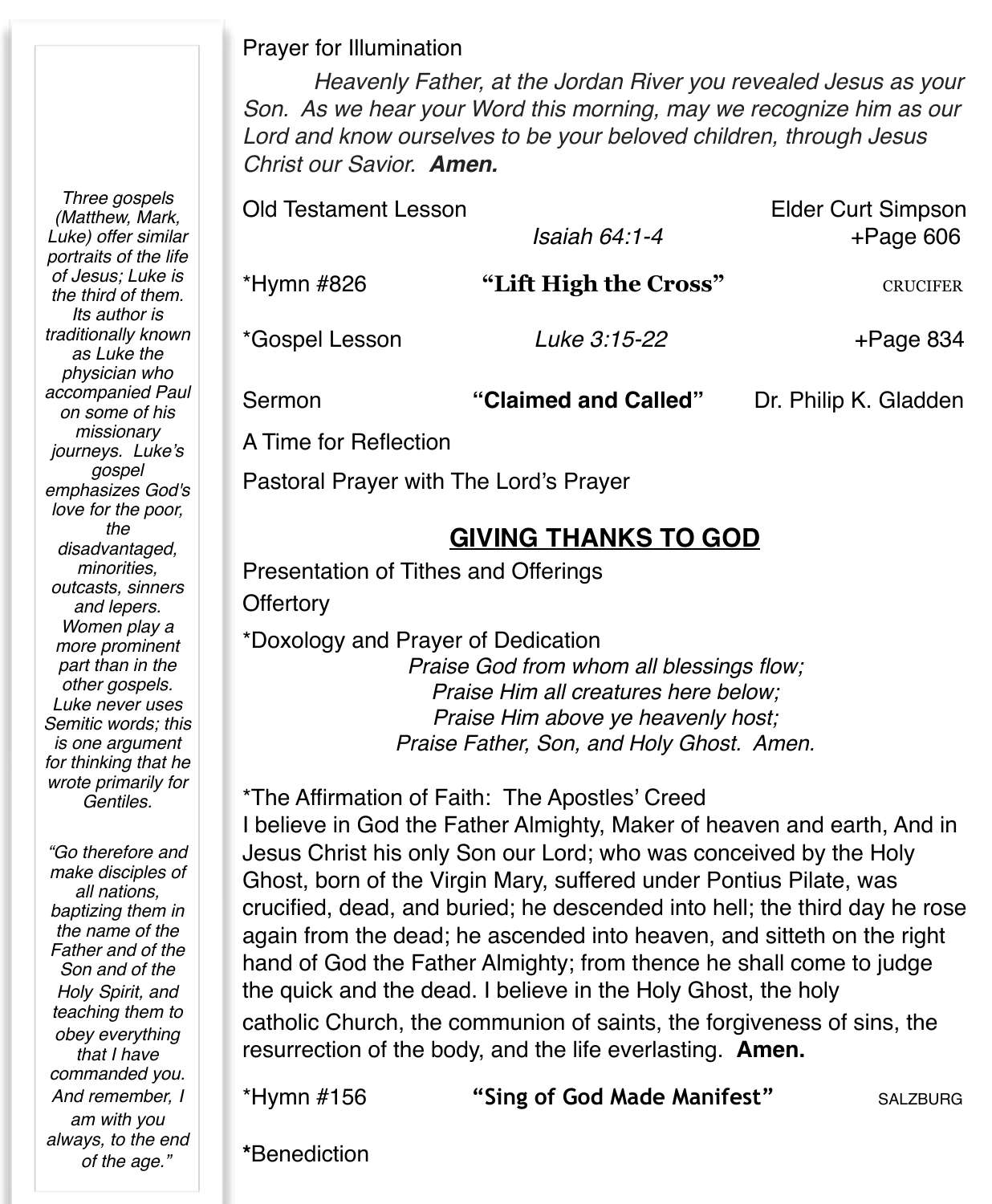\*Choral Benediction **"Good Christian Friends, Rejoice"** Medieval Latin

 *Good Christian friends, rejoice with heart and soul and voice; Now ye need not fear the grave: Jesus Christ was born to save! Calls you one and calls you all to gain the everlasting hall. Christ was born to save! Christ was born to save!* 

#### \*Postlude

\*All who are able may stand.  $+$  The page number in the pew Bible.

## ANNUAL SESSION RETREAT



## SATURDAY, JANUARY 16, 2016 9:00 A.M. – 2:00 P.M. Wallace Presbyterian Church Room 304

**On Saturday, January 16, our elders and minister will be on their annual session retreat. This year's retreat will be held at the Wallace Presbyterian Church in the Fellowship Hall.** 

**Our session will be worshiping, praying, studying the Bible, enjoying fellowship, and seeking to discern God's will for our congregation. Please keep our elders and minister in your prayers. They will be praying for you!** 



**Tuesday Morning SonRise Worship Room 304 6:30 a.m. Coffee & Fellowship 7:00 - 7:30 a.m. Worship**

 **Start your day with worship, prayer, fellowship, and discussion of God's Word. Join us!**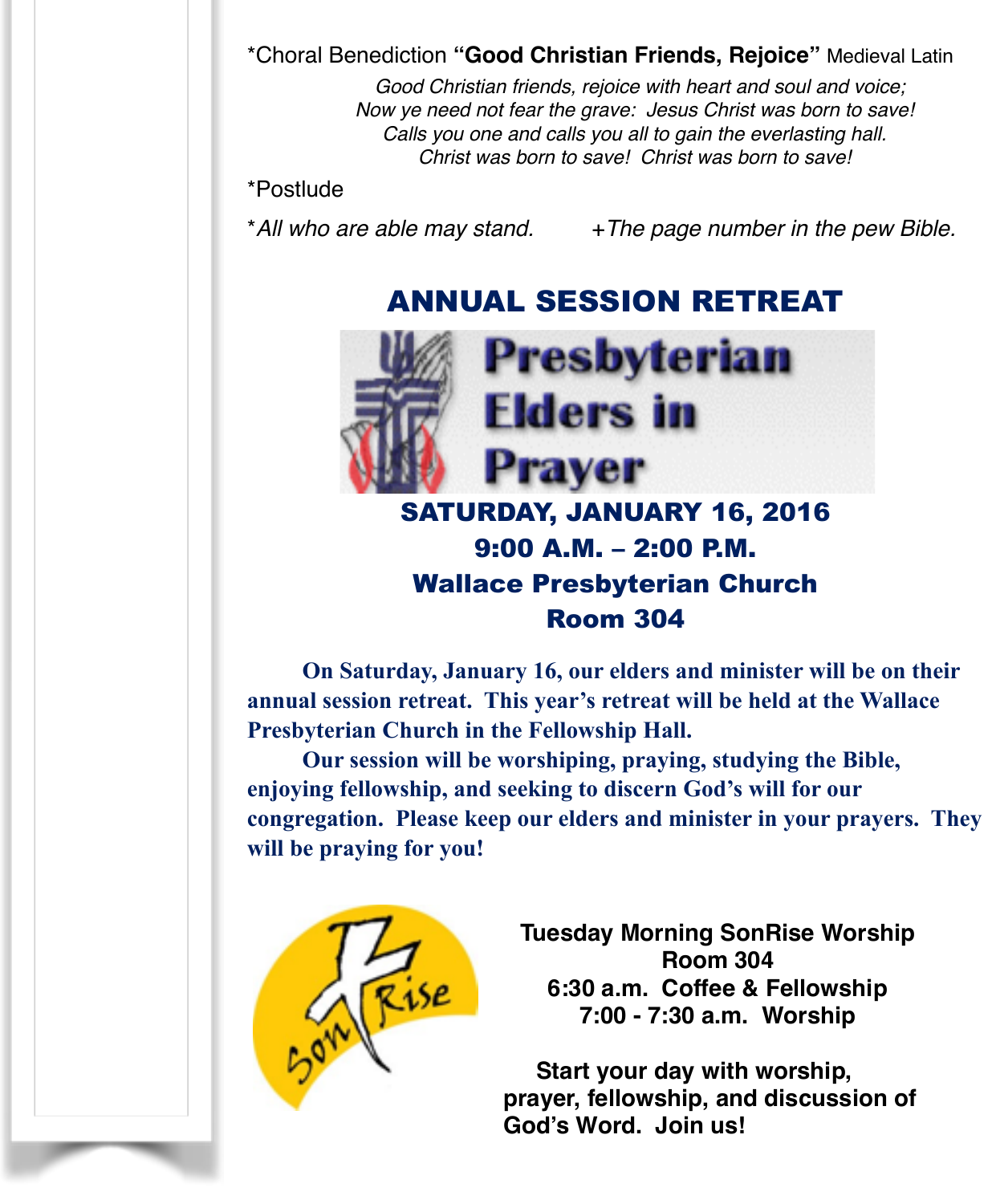| <b>WEEKLY CALENDAR</b> |                   |                                          |  |
|------------------------|-------------------|------------------------------------------|--|
| Sunday, January 10     | $8:30 \text{ am}$ | Sound Retreat Planning Committee Meeting |  |
|                        | $9:40$ am         | <b>Opening Assembly</b>                  |  |
|                        | $10:00$ am        | <b>Sunday School</b>                     |  |
|                        | $11:00$ am        | Worship                                  |  |
|                        | 5:00-7:00 pm      | Youth Fellowship                         |  |
| Tuesday, January 12    | $6:30 \text{ am}$ | Coffee in Room 304                       |  |
|                        | 7:00-7:30 am      | SonRise Worship, Room 304                |  |
| Wednesday, January 13  | 10:00 $\text{am}$ | Bible Study, Church Office Building      |  |
|                        | $5:15 - 7:00$ pm  | LOGOS!                                   |  |
|                        | $6:00$ pm         | Handbells                                |  |
|                        | $7:30$ pm         | <b>Choir Practice</b>                    |  |
| Saturday, January 16   | $9:00 - 2:00$ pm  | Session Retreat, Room 304                |  |

## **NOTES AND ANNOUNCEMENTS**

- **" Please join** the minister for a Bible study on 1 Corinthians 12:1-11 on Wednesday, January 13 at 10:00 a.m. in the Church Office Building.
- **. On Saturday, January 16** our elders and minister will be on their annual session retreat at the church. Our session will be seeking to discern God's will for our congregation by worshiping, praying, studying God's Word, enjoying fellowship, working on a missional budget to help interpret and encourage God's particular calling to ministries and missions in our congregation and community. Please keep your session in your prayers.
- **. Did you know that Habitat for Humanity of Duplin County** held a groundbreaking ceremony on January 7 for a new house in Beulaville? If you are interested in volunteering in any way (construction, providing meals for workers, etc.), contact Dean or Gerri Hanson.
- **. We extend our Christian love and sympathy** to Shirley Carlton and her family on the death of her brother, Dan Moore, on January 2 and to Larry Siddens and his family on the death of his wife, Cheryl, on December 30. Cheryl's memorial service will be at our church on Saturday, January 30 at 2:00 p.m.



**FEED OUR HUNGRY CHILDREN & BACKPACK MINISTRY OFFERING Sunday, January 24**



We collect this offering on the fourth Sunday of each month during the school year. Our offering is combined with donations from other area churches, businesses, and individuals to provide school lunches and backpacks of food for the weekends for public school children whose families are experiencing financial difficulties. Thanks for your contributions!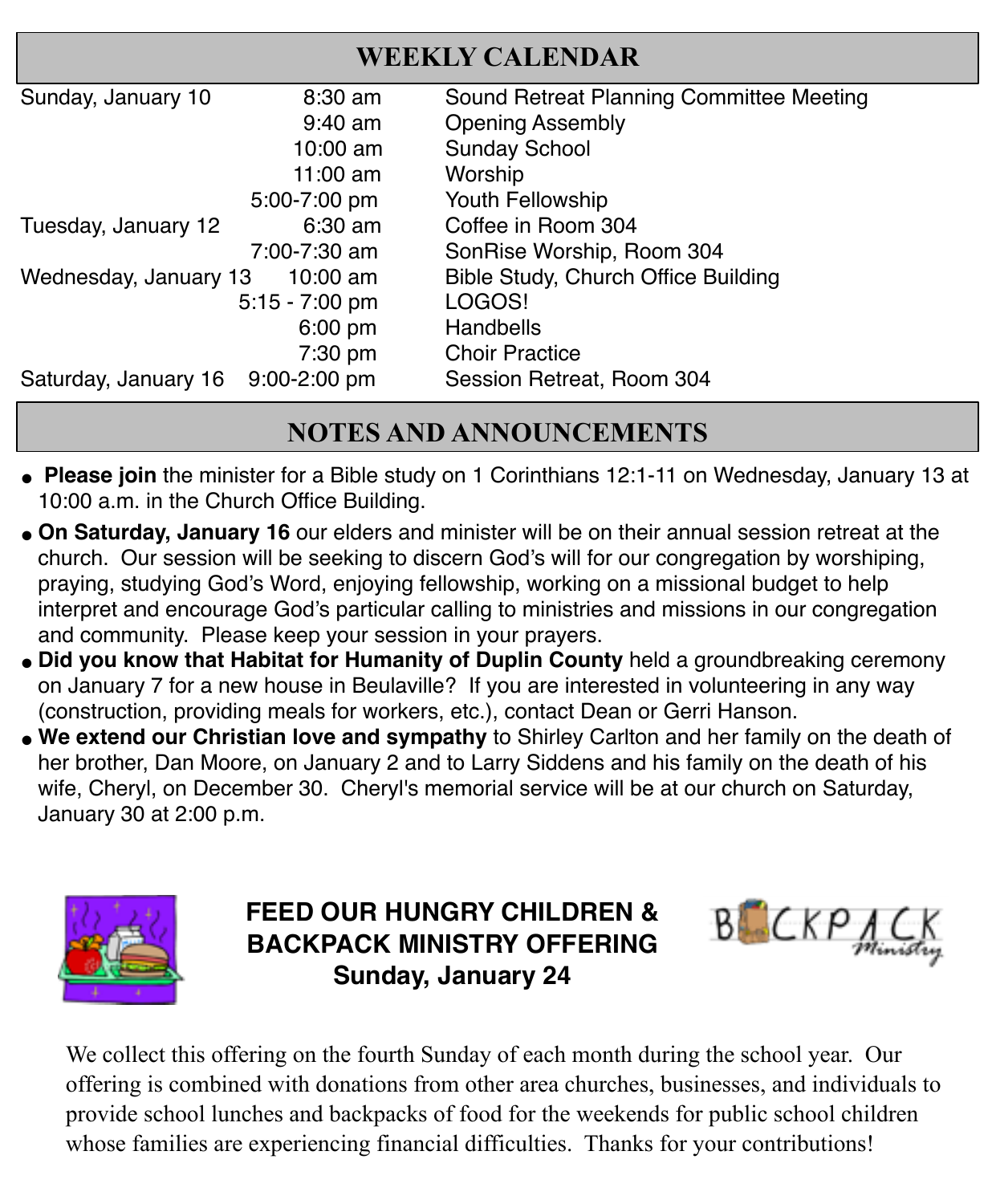

**01/10:** Georgette, Lydia & Kennedy Thompson **01/10:** Joey Fussell & Mary Carone **01/17:** Christy & Kevin Johnson**! ! 01/17:** Rick & Nettie Batchelor



**Opening Church Building: January 1-15:** Charley Farrior **January 16-31:** Curt Simpson

#### **USE HERS**

 **Jim Robison, Leader Dave Wells Clay Blue Roger Coombs** 

### **WAS A YOUTH WORSHIP LEADERS**

**01/10:** Garrett Bullard & Ellie Carone **01/17:** Anna Grace Carr & Madelyn Coombs



**Myree Bland, Avalee Bowman-** The Oaks at Mayview, Raleigh, **Tammy Callihan-**(Frankie Coleman's daughter, stroke) **Ronnie Cox-**Pastor Watha PFWB Church, **Joe Dormagen** (Verlie Wells' son-in-law), **Herman Hardy, Ozelle Kennedy-**(Joell Parker's Grandmother), **SPC William Krupitzer-**(nephew of Linda Burroughs), **Denny Lanier,** NHRMC- recovering from surgery, **Wright Lanier family, Pippa Larsen-**Two years ago we requested prayers for Pippa Larsen, a one-year old diagnosed with childhood leukemia. Pippa, now almost 3 years old, has responded extremely well to extensive treatment. She is expected to be able to stop her treatment in November. The family appreciates your prayers. (friends of Nick & Lee Baker), **Emily Lee-**recovering from knee replacement surgery**, Katie Merritt,** (Elizabeth Wells Merritt's mother-in-law)mild stroke, **Sharon Moore, Glenn Powell, Ann Quinn,** (Mary Carone's sister) cancer, **Donna Roberts and family(**death of husband, Scott) **Judy Robinson, Cheryl Siddens**- cancer,



"*A Casual Afternoon of Music with Friends*"

*Sunday, January 31, 2016*

*3:00 p.m.*

*Wallace Presbyterian Church Free Admission* 

> *Featuring: Randy Bittner*

*Karla Casteen*

*Vera Coombs*

*Joell Parker*

*Men Plus One*

*Sponsored by Wallace Friends of the Arts*